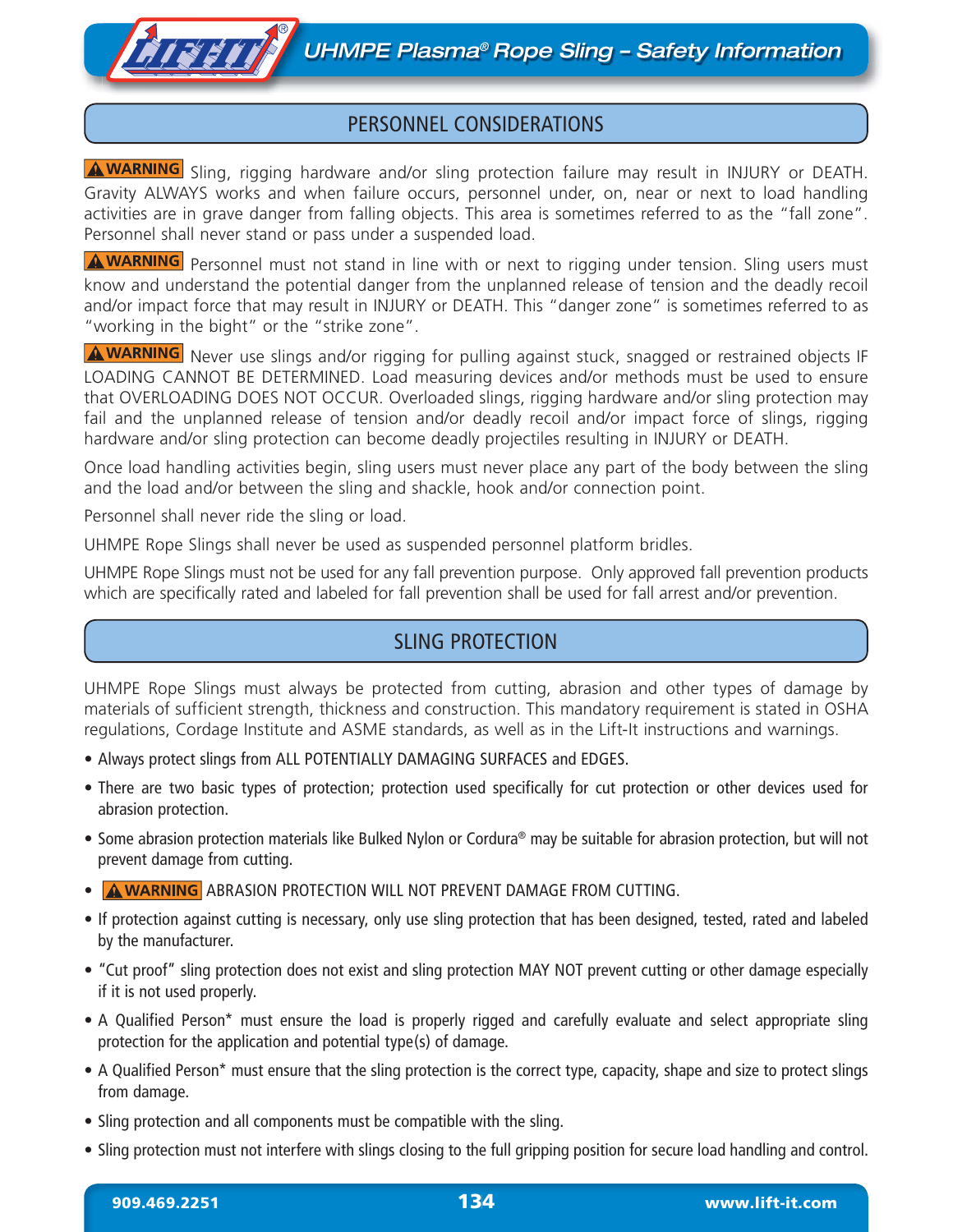# UHMPE Plasma® Rope Sling – Safety Information

• Sling protection should not be makeshift (i.e., cardboard, work gloves or other such items that were not designed to be used as protection).

FISS.

- As tension is being applied, before lifting, a Qualified Person\* must ensure the sling/protection relationship is correct and the protection is properly placed to prevent damage to slings and/or sling protection.
- A Qualified Person\* must evaluate protection for suitability. Several trial lifts may be necessary to ensure safe and proper use. Trial lifts must be done at a minimum height and in conditions that WILL NOT RESULT IN INJURY OR DEATH.
- After the trial lift, but before actual lift, a Qualified Person\* must inspect slings, rigging hardware and sling protection. If possible, the sling protection should be removed and/or repositioned to independently inspect not only the slings, but the sling protection. The Qualified Person\* must evaluate and if necessary take corrective action.
- There are many factors that may affect sling protection sling performance. Factors such as, but not limited to: sling elongation, edge condition, i.e., machined, tempered and/or case hardened edges, etc. need to be evaluated by a Qualified Person\*.
- Trial lifts are critically important to ensure proper use and safety.
- Tension increases as the Angle of Loading changes from 90°. You must evaluate and plan for tension.
- Damage may occur as tension and compression combine and cutting forces are increased. DO NOT OVERLOAD SLINGS, RIGGING HARDWARE AND/OR PROTECTION!
- Protection ratings DO NOT apply if slings and/or sling protection are used at Angles of Loading other than 90°.
- The overall lifting capacity shall be rated at the lower of either the sling work load limit, rigging hardware rating and/or the sling protection capacity.
- Always refer to the Protection Capacity Tag to determine protection capacity ratings.
- As the Angle of Loading deviates from 90°, the greater the likelihood that slings and sling protection will slide against the load resulting in a hazardous situation. Slings and sling protection should be perpendicular (90°) to the load.
- Do not allow the sling and/or sling protection to slip or slide across the load edges or surfaces.
- Inspect slings, rigging hardware and sling protection before each use and immediately remove damaged items from service.
- Follow inspection procedures and removal-from-service criteria outlined in this bulletin.
- Do not use damaged slings, damaged rigging hardware and/or damaged sling protection for any purpose.

**A** WARNING DO NOT use slings, rigging hardware, and/or sling protection until you are absolutely sure of **what you are doing. Remember, failure to follow proper use, care and inspection criteria and/or the lack of skill, knowledge and care can result in INJURY or DEATH. Slings, rigging hardware and sling protection will fail if damaged, abused, misused, overloaded or improperly maintained resulting in INJURY or DEATH.**

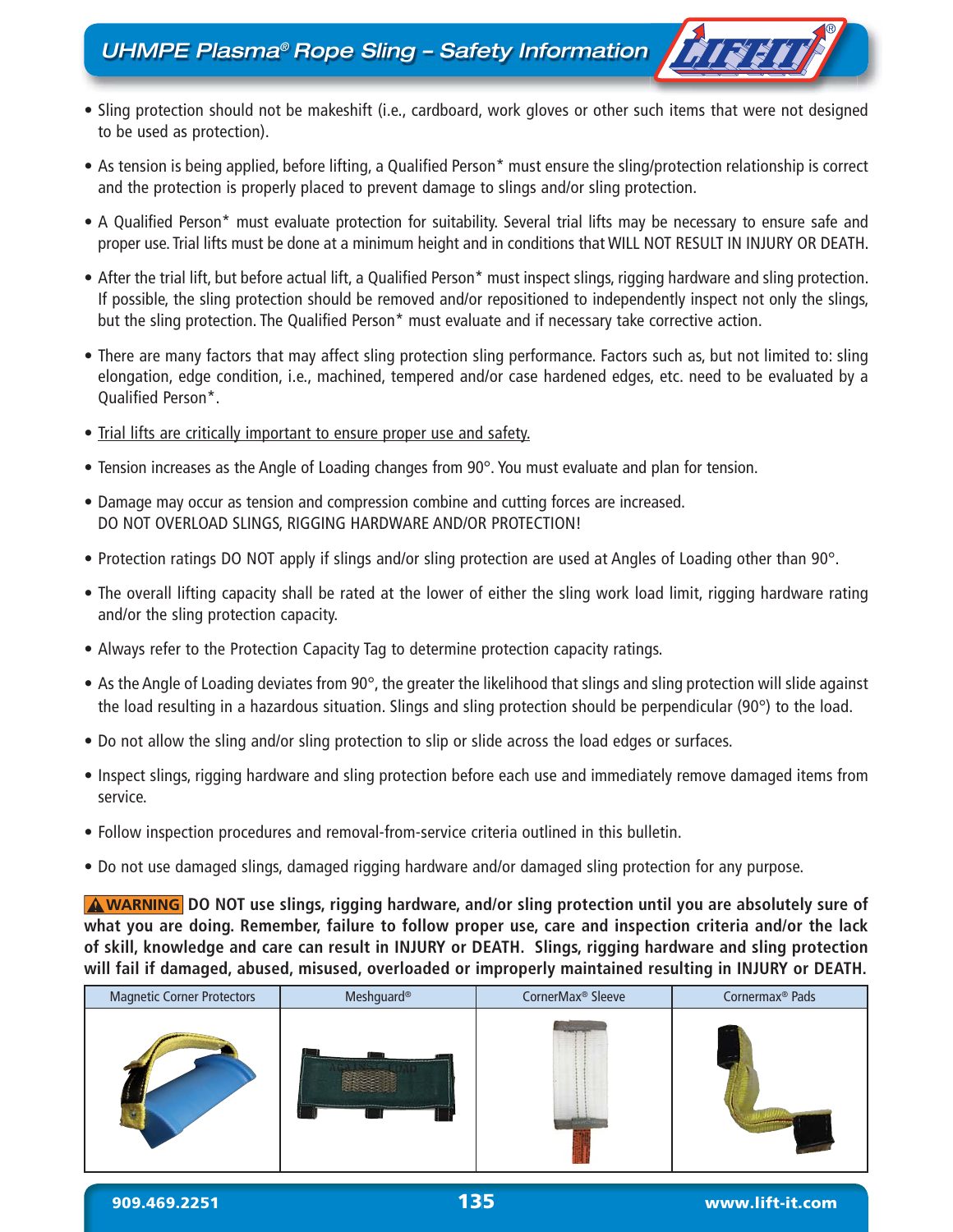# **A I & BY A** UHMPE Plasma® Rope Sling - Safety Information

- Select slings, rigging hardware and/or sling protection having suitable characteristics for the type and shape of the load, configuration of lift (hitch) and environment.
- Load weight must always be determined and/or verified.
- The rated capacity (work load limit) of slings, rigging hardware and/or sling protection shall not be exceeded. Check tags and markings, and verify that slings, rigging and hardware and/or sling protection are adequately rated for the load weight, the desired configuration of lift and the angle of loading.
- Slings must be rigged in a manner providing control of the load.
- Slings must be rigged so that the lift point is directly over the load's center of gravity.
- Sling movement over the lift point may occur if the load's center of gravity is not directly below the lift point. Under tension, sling movement over the lift point and/or connection point(s) can damage slings.
- DO NOT allow slings and/or sling protection to slip or slide across load edges or surfaces.
- A single sling hitch must never be used to handle unbalanced, loose and/or long loads.
- When using multiple slings or slings in any configuration of lift, particularly basket hitches, the load must be rigged and balanced to prevent slings from slipping or sliding along and/or across the load.
- When lifting with a basket hitch, the legs of the sling should contain or support the load from the sides, above the center of gravity, so that the load remains balanced and under control.
- A trial lift should be made by a Qualified Person\* in conditions that WILL NOT RESULT IN INJURY or DEATH. The load should be raised slightly and evaluated by a Qualified Person\* to ensure that the load is secure and assumes the intended position. Trial lifts must be done at a minimum height and provide the Qualified Person\* the opportunity to evaluate and make adjustments. After the trial lift, an inspection of the sling, rigging hardware and/or sling protection must be performed by a Qualified Person\*. If possible the sling protection should be removed and/or repositioned to independently inspect not only the slings, but the sling protection.
- Trial lifts are especially important with basket or other "loose" hitches where friction alone provides for load control, not the clutching action of the sling. Several trial lifts, inspections and corrective actions may be necessary to determine the proper combination of ingredients for successful load handling activities.
- If more than one sling is used the slings should be identical. When this is not possible a Qualified Person\* must determine that the use of non-identical slings is safe and acceptable. As an example, UHMPE Rope Slings elongate differently than Polyester Rope Slings. Slings from different manufacturers will not be identical and slings made by the same manufacturer at different times may not be identical.
- During load handling activities, with or without load, personnel shall be alert for possible snagging of the load and/or sling.
- Slings shall not be used for pulling against stuck, snagged or restrained objects IF LOADING CANNOT BE DETERMINED. Load measuring devices and/or methods must always be used to ensure that OVERLOADING DOES NOT OCCUR. Overloaded slings, rigging hardware and/or sling protection may fail and the unplanned release of tension and/or deadly recoil and/or impact force from slings, rigging hardware and/or protection can cause INJURY or DEATH.
- Do not shock load rigging. Equipment and load movement should be SLOW and STEADY. Work load limits are based on a moderately dynamic lifting and/or load handling activity. Unplanned, instantaneous changes (rapid acceleration or sudden stops) constitute hazardous shock loading which may overload slings, rigging hardware and/or protection, leading to failure, the unplanned release of tension, deadly recoil and/or impact force and/or loss of load control, resulting in INJURY or DEATH.
- As an example, dynamic loading affects UHMPE Rope Slings with less elongation, to a greater degree, than Polyester Rope Slings with greater elongation properties. Likewise, a shorter rope sling is more profoundly affected by dynamic loading, than a longer rope sling.